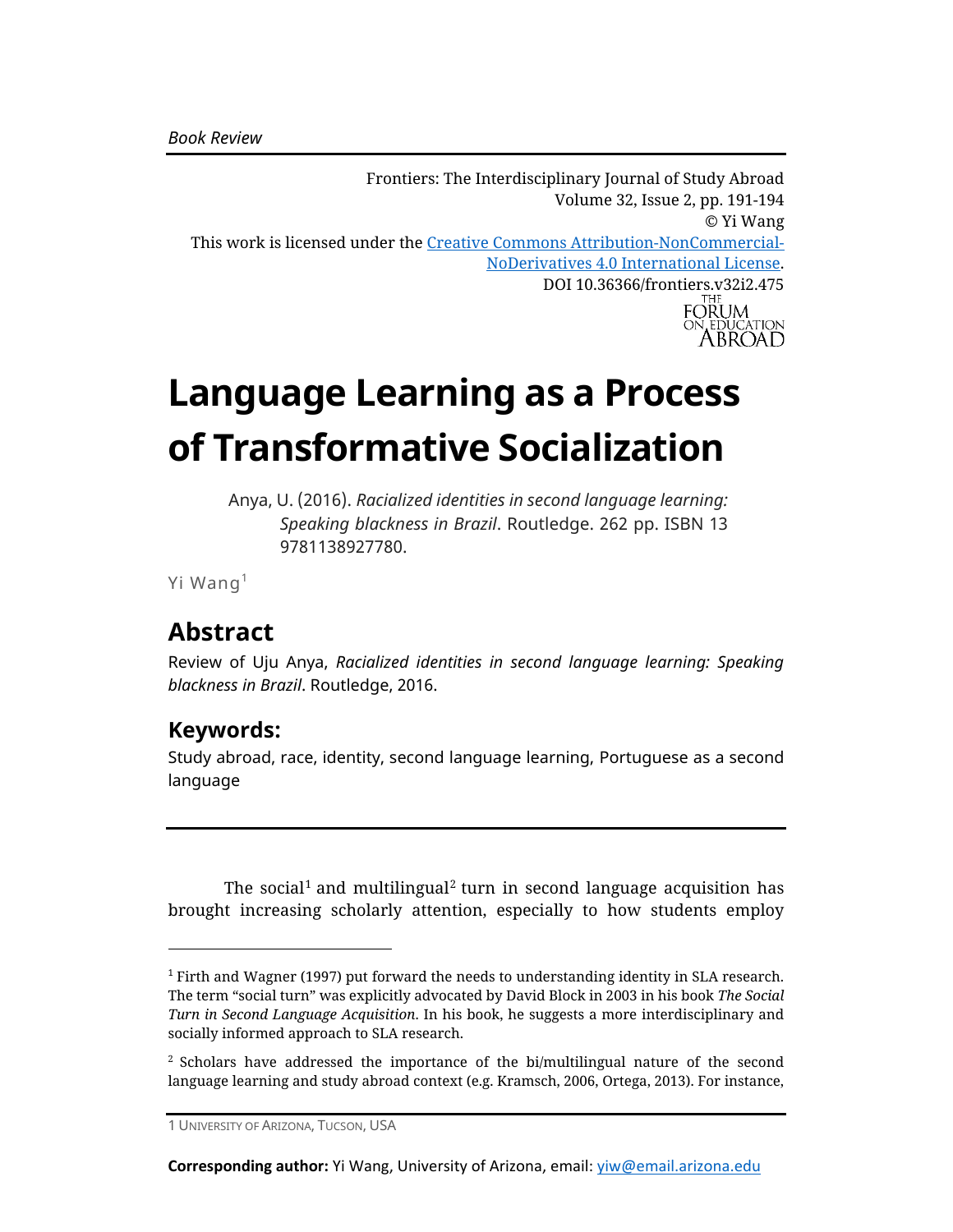languages and other semiotic resources to construct and perform different identities related to social class, race, ethnicity, gender, and sexuality and coconstruct meaning and negotiate differences in various communities. In her book *Racialized Identities in Second Language Learning*, Dr. Uju Anya adopts a critical perspective and uses a sociolinguistic approach to understand the experience of African American sojourns studying abroad in Salvador, Bahia, Brazil, where blacks form 80% of the population. She foregrounds race in language learning practices and introduces the idea of language learning as a "transformative socialization" in this case, presenting through how students are "transformed into new ways of understanding, doing, and speaking Blackness" (p. 3) via their participation within and outside different classrooms, as well as various types of "multilingual, multiethnic, and multicultural communities" (p. 23) in Brazil.

Situated in the socio-historical and political context of racial inequality in the U.S., Anya first reviews the urgency of researching the language learning experience of the underrepresented population, African Americans, in the field of applied linguistics. Although previous studies show that African Americans have favorable opinions and strong desires to learn new languages, the population is still missing from advanced-level language classrooms. Instead of investigating the reasons behind the nonexistence of African Americans in language classrooms, Anya takes a new perspective by looking at experiences of blacks who, to different degrees, succeeded in language learning. Anya recruited four focal participants (i.e., *Leti*, *Rose*, *Didier*, and *Nina*) and provides us a detailed picture of their interaction and participation in different communities.

In Chapter 2, Anya introduces the key theoretical concepts that guide the study, including languaging, translanguaging, intersectionality of multiple selves, the dynamics of positioning, and investment. Anya conceptualizes study abroad and language learning as a process of "transformative socialization," a journey that not only socializes students into the target language communities, but more importantly, also transforms students' identities "by changing how we think, what we can do, and our future possibilities in becoming" (p.32).

In Chapter 3, "*Telling Black Stories in Language Learning Research*", Anya asserts the need for critical inquiry in applied linguistics. She describes in detail the methodology used to gather and analyze the information. Data presented in this book include video-recorded interactions of two courses, activities, and excursions, semi-structured interviews, student journals and writings, as well as field notes. Such data afford the possibility to embrace students' learning

Ortega (2013) discusses the current flow in SLA and emphasizes embracing the bi/multilingual turn.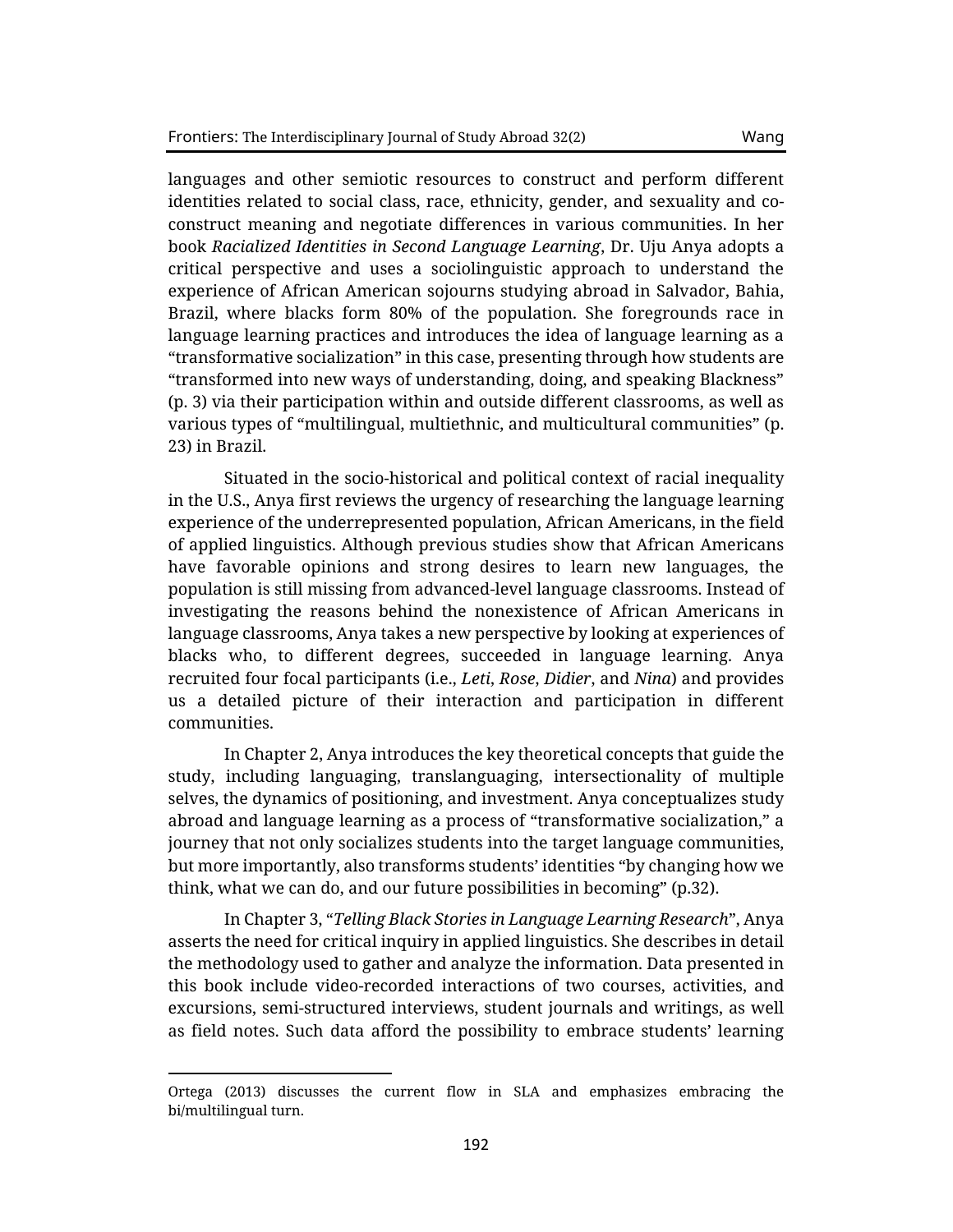trajectories as "whole people and whole lives" (Coleman, 2013, p.30). Thematic, critical, and conversation analyses were used to describe various ways of how African Americans learned to speak their multiple subjectivities and (dis)engaged in social practices. The next four chapters (Chapter 4-7) provide detailed examinations of the four focal cases. Anya presents a series of vivid life stories of the four participants and looks at "how diasporic affinity fueled by historical, social, cultural similarities between African Americans and Afro-Brazilians incentivized and contributed to all four study participants' investments in learning Portuguese" (p.8). By documenting how they dealt with difficulties and challenges in learning a new language and comparing their linguistic actions in different communities within and outside classrooms, Anya

The highlight of the book is that it is well situated in the sociopolitical context, and it calls for more attention to the anti-racist agenda in the field of language education. Whereas racial inequality is a salient social problem in the U.S. and research that closely examines identities certainly could not bypass such issues, as Anya points out, there is strong resistance in the field to "openly addressing polemics such as racism, sexism, xenophobia, colonialism, homophobia, and elitism" (p.13). Critical examinations of the intersectionality of identities are needed. Even though study abroad researchers are urged to investigate the social aspects of language learners and go beyond measuring the time of using languages and linguistic outcomes, little research has studied the layer of race and ethnicity.

discusses how their emergence and transformation of new identities and the nature of (non)participation contribute to their investment and outcomes.

Another strength of the book is that Anya describes herself as the fifth participant of the study and incorporates her own life trajectories as an African American. Incorporating the researcher's subjectivities and non-neutrality within the sociopolitical world they study is "risky" but crucial in qualitative research. In Chapter 3, she presents her own stories and positions herself as both a researcher and a participant. In the following chapters, we could see that she agentively led or participated in students' activities such as traveling and going to night clubs.

In the last chapter of her book, Anya revisits the focal participants' investment and communities they participated in and proposes an alternative perspective to evaluate students' language outcomes. She redefines the meaning of learning a new language as not only linguistic improvement but also how students use the new language in transformative socialization within different communities and how these experiences shape their old and new knowledge of the target language and culture. Unfortunately, Anya does not offer further suggestions to this concern. In addition, the study abroad program examined in